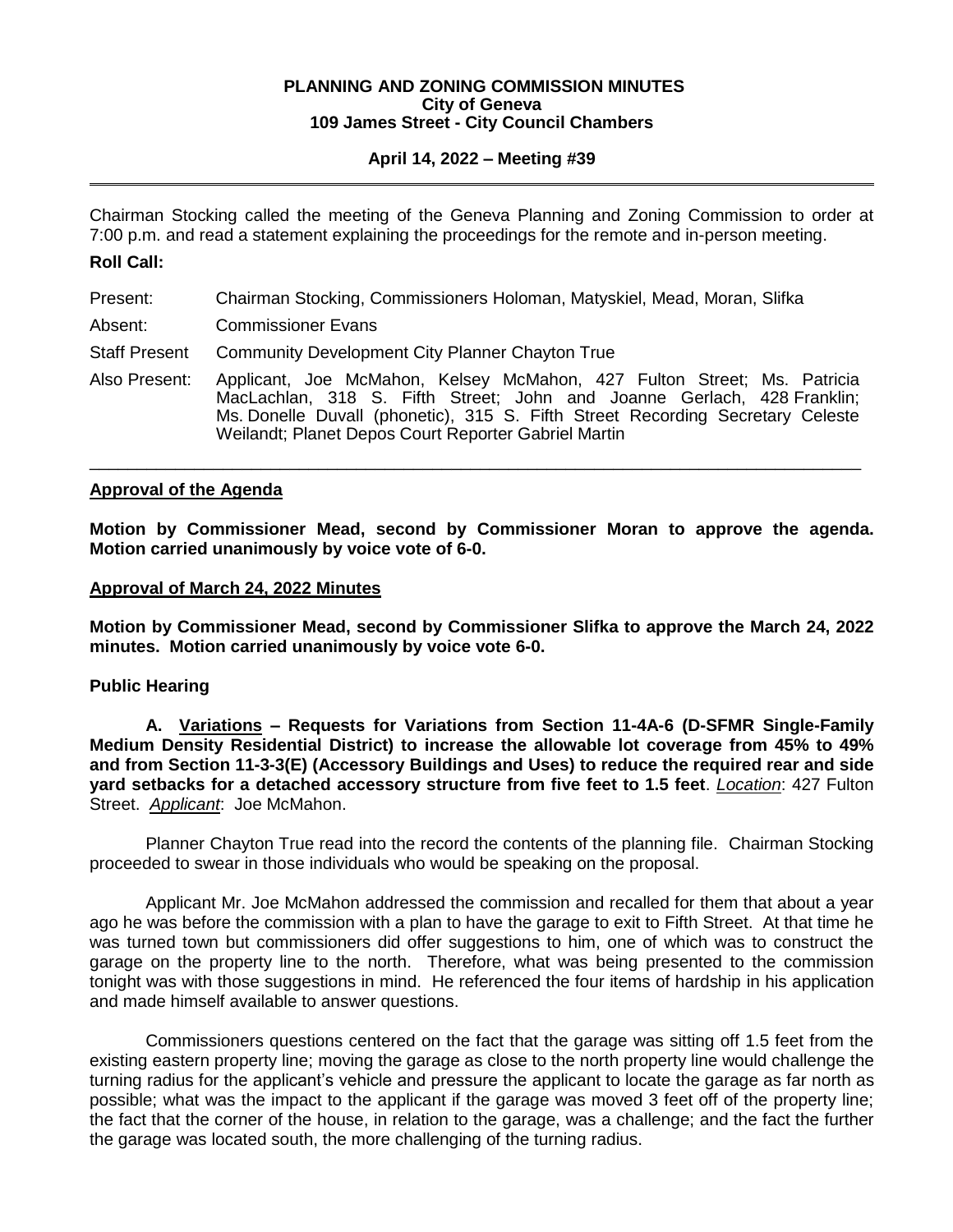Commissioner Matyskiel referenced a neighbor's letter (Ms. McLaughlin), who suggested creating a two-car garage without requiring a variance.

Mr. McMahon explained that while he would like a larger garage, the size of the proposed garage was already a challenge. He stated he did visit about 10 neighbors seeking their input and many of them were sympathetic to his challenges.

City Planner True pointed out to the commissioners that the minimum size for a two-car garage is 20 ft. x 20 ft. and if the minimum was proposed, the rear setback on the north property line would not be necessary. However, the variation on the east would be needed and the lot coverage variation would only be increased by one-half percent.

Chairman Stocking invited public comment.

Ms. Patricia MacLachlan, 318 S. Fifth Street, stated she was not impacted by the proposal but was sympathetic to the petitioner's request. She believed the city's generous zoning requirements were set for a reason to protect property owners and the City as a whole. She cited her reasons. Ms. McLaughlin pointed out that tandem parking was a possibility, as seen in the area, or brining the garage very close to the house with a narrow permeable paver driveway that would come through the two trees. She also asked the commission to consider the broader good of the community and consider another alternative.

Ms. Donelle Duvall, 315 S. Fifth Street, is the neighbor to the north. She stated that while she and her husband supported the applicant's request for a two-car garage she recalled some of the comments her husband had made at a prior meeting. However, as proposed, she commented on some of the detriments of the proposal and suggested the applicant provide another alternative.

Commissioner Mead asked the applicant that if he brought the workshop to the front of the garage, would it affect the operations of the garage, wherein Mr. McMahon, in summary, believed doing such would not work for him. Mr. McMahon also recalled that his northern neighbor (Alan) did not mind if the garage was constructed on the property line, just as long as it was not constructed on Fifth Street. Mr. McMahon stated he took those comments into his garage's design.

**Motion by Commissioner Moran, second by Commissioner Matyskiel to close the public hearing. Roll call:** 

#### **Aye: Holoman, Matyskiel, Mead, Moran, Slifka, Stocking Nay: None MOTION PASSED VOTE: 6-0**

Commissioner Mead pointed out the garage to the east towered over the applicant's current garage and house, and the zoning regulations, lot coverage and setbacks requirements were in place for a reason, but staff's comments about the uniqueness and hardships of the property had to be taken into consideration. Mead supported the request. However, Chairman Stocking had issues with minimum standard and stated not only did the applicant want a two-car garage, but he wanted a twocar garage with a workshop, and asked was it really a minimum variation? Dialog then followed on the lot coverage variance and if the workshop were to be removed would it allow enough space for the garage, possibly creating a 24' ft. x 24' ft. garage instead to make it functional. Commissioner Slifka preferred more coverage to the west versus the setback. Lastly Commissioner Moran recalled the applicant taking into account the feedback he received at the last meeting, but believed that having a 24' ft. x 24' ft. garage would strike a balance which he would support. Commissioners appeared to be supportive of removing the workshop and allowing the applicant to construct a 24 ft. by 24 ft. garage.